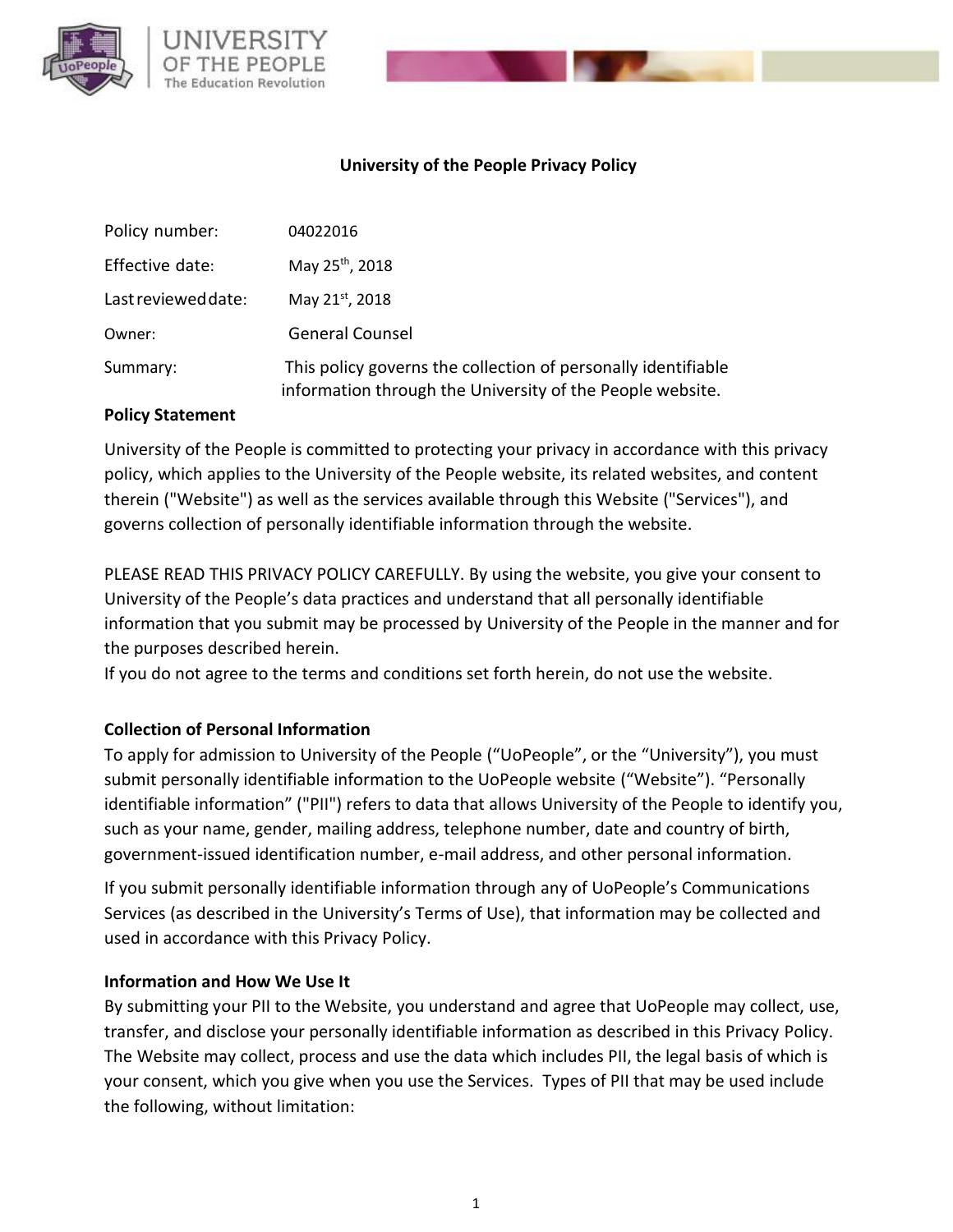

# UNIVERSI

- We may process data about your use of our Website and Services ("User Data"). User Data may include your IP address, location, type of browser and version, operating system, referral source, visit length, page views and website navigation paths, as well as information about the frequency and timing of your use of the Service. The source of the User Data is an analytics tracking system. User Data may be processed for the purposes of analyzing the use of the Website and Services, operating our Website, improving and customizing the Services, ensuring the security of our Services, maintaining back-ups of our databases and communicating with you.
- When registering or inquiring on our Website you may be asked to enter your name, email address, mailing address, telephone number, email address, gender, date of birth, or other details ("Entered Data"). You are the source of such account data, and such data may be processed for the purposes of operating the Website, providing the Services, ensuring the security of the Website and Services, maintaining back-ups of our databases and communicating with you. The UoPeople will use your Entered Data for internal purposes including, but not limited to, academic and financial advising, record-keeping and tracking.
- We may process information contained in any enquiry you submit to us regarding Services ("Enquiry Data").
- We may process information relating to transactions that you enter into with us and/or through our Website, such as the purchasing of goods ("Transaction Data"). The Transaction Data may include your contact details, your card details and the transaction details. The Transaction Data may be processed for supplying the purchased goods and Services and keeping records of transactions.
- We may process information that you provide to us for the purpose of subscribing to our email notifications, offering you services, or promotions which may interest you ("Notification Data"). The Notification Data may be processed for the purposes of sending you relevant Notification Data.
- We may process information contained in or relating to any communication that you send to us ("Correspondence Data"), for example, when you sign up for our newsletter or respond to a survey or remarketing communication. The Correspondence Data may include communication content and/or metadata associated such communication. The Correspondence Data may be processed for communicating with you and recordkeeping.
- We may process any of the types of data described in this Privacy Policy if we are required to do so by court-order, any legal obligation to which we are subject, or when necessary, for the establishment, exercise or defense of legal claims. The legal basis for this processing is our legitimate interests, namely of the Website's legal rights, your legal rights and the legal rights of others.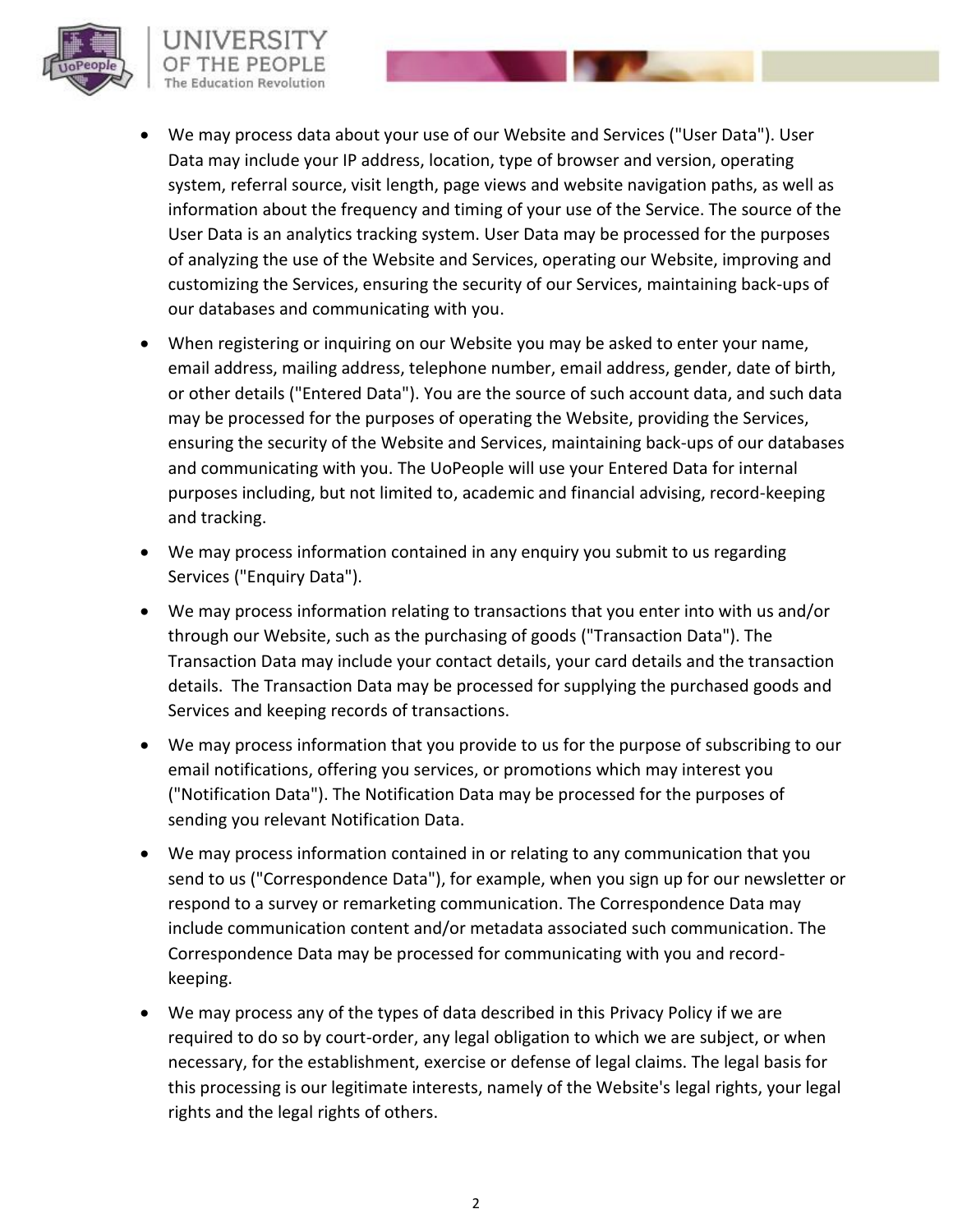

• Please do not supply any other person's PII to us without the specific and explicit consent of all parties, including the owner of such PII.

#### **International transfers of your PII**

In this Section, we provide information about the circumstances in which your PII may be transferred to countries inside and outside the European Economic Area ("EEA").

You acknowledge that PII submitted by you for publication through the Services may be available around the world via the internet. We cannot prevent the use or misuse of published PII by others once you submit it for publication, nor are we liable for such third-party use or misuse.

Suchuse may involvetransferofpersonally identifiable information toservers located outside the country from which you access the Website.

We and our other group companies have facilities in The United States, the Middle East, and India. "Adequacy decisions" of the European Commission have been made with respect to the data protection laws of each of these countries.

Transfers to countries inside and outside the EEA will be protected by appropriate safeguards, namely the provisions of applicable law which relate to the protection of individuals with regards to the processing of PII to which a party may be subject including, without limitation, the Data Protection Act 1998, the Data Protection Directive 95/46/EC, the Regulation of Investigatory Powers Act 2000, the Telecommunications (Lawful Business Practice) (Interception of Communications) Regulation 2000, the Electronic Communications Data Protection Directive 2002/58/EC, the Privacy and Electronic Communications (EC Directive) Regulations 2003 and, where applicable, the guidance and code of practice issued by the Information Commissioner's Office from time to time, directions of any competent regulatory authority, relevant regulatory guidance and codes of practice (collectively "Data Protection Regulation") or to the extent transfers will cross borders to outside the EEA, such transfer shall be carried out in accordance with standard contractual clauses annexed to the EU Commission Decision 2010/87/EU of 5 February 2010 for the Transfer of Personal Data to Processors established in Third Countries under the Directive (the "Model Clauses").

The hosting facilities for our Website are situated in The United States and Europe. The European Commission has made an "adequacy decision" with respect to the data protection laws of each of these countries. If you have opted-in and knowingly subscribe to our newsletter or other forms of correspondence, we may also use your information to inform you of new services UoPeople will be providing, inform you of scholarship applications and academic programs provided by third parties, and send you requested information and promotional materials for marketing purposes and research.

#### **Collection and Use of Non-Personal Information**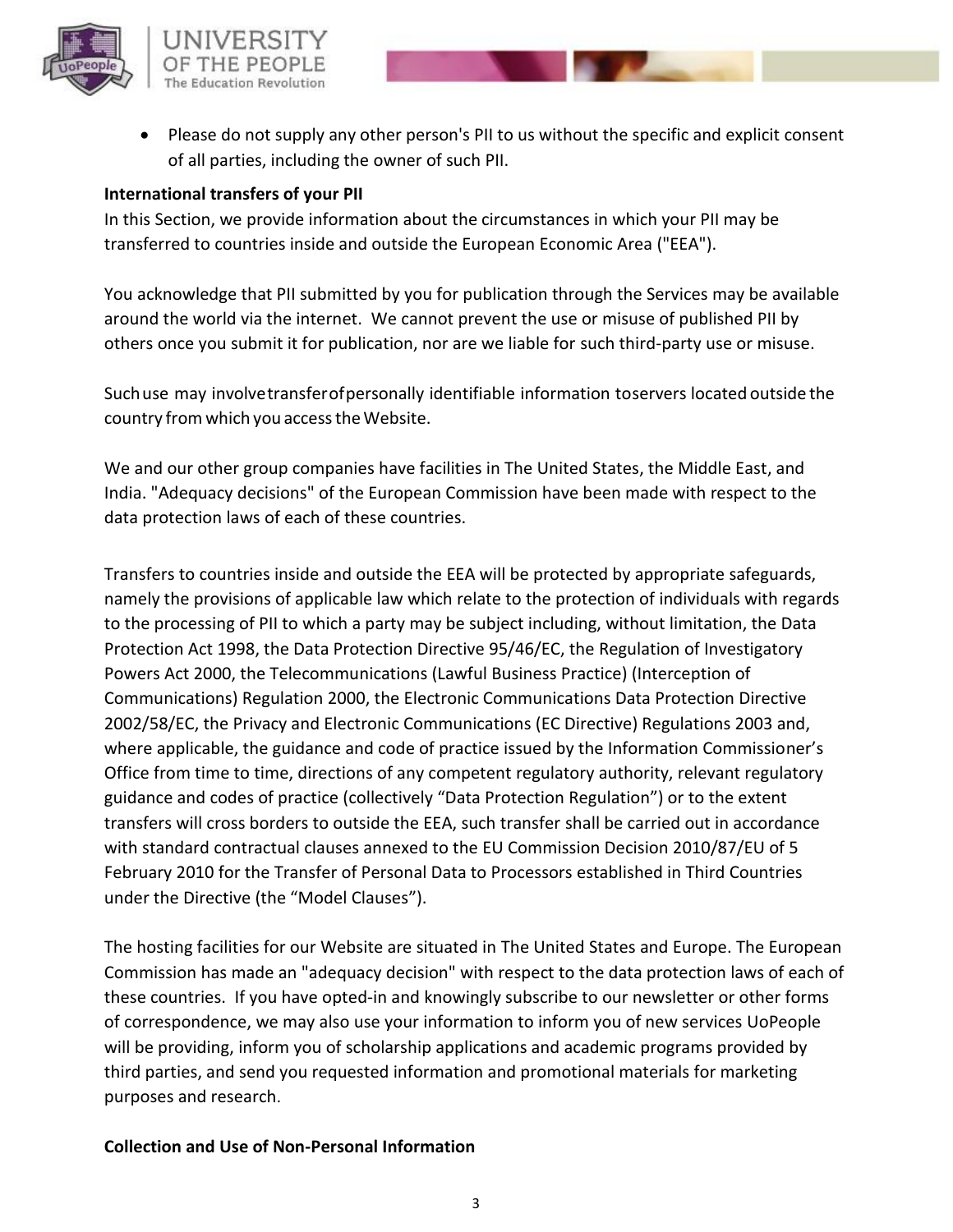

The University automatically collects non-personal information about your computer hardware and software for the purpose of improving the administration and content of the Website, facilitating use of the University's Website by its users, and to properly diagnose server problems and other issues.

The University may contract with third party providers to assist in better understanding visitors to the Website. Third party providers are prohibited from using any information they collect on behalf of UoPeople for any purpose other than helping the University conduct and improve its services to you.

#### **Information Sharing**

The University does not sell, rent or lease your personally identifiable information to third parties without your prior written consent. Personally identifiable information collected in connection with applications for admission is, however, collected by a third-party service provider that hosts the Website, and that information is released to application reviewers who may include University employees, contractors, volunteers and other parties. These individuals are prohibited from using your personally identifiable information except in connection with UoPeople services and any other products and/or services you have requested, and they are required to maintain the confidentiality of your information.

UoPeople may disclose your personally identifiable information, without notice, (i) if required to do so by law, or (ii) in the good faith belief that disclosure is necessary to protect or defend the rights, system, network, property or personal safety of the University, its personnel or its students. UoPeople may disclose your personally identifiable information, with prior notice, subject to your consent, to a potential or actual partner or buyer in connection with a merger, acquisition, or any form of sale of some or all of the University's assets.

The University requires opt-in consent (meaning, your express permission) to share any sensitive personally identifiable information, such as medical information or information concerning race or ethnicity, political or religious beliefs, and sexuality.

#### **Your Rights**

In this Section, we have done our best to summarize the rights that you have under data protection law. These are complex, and not all of the details have been included herein. In light of this, you should read the relevant laws and guidance from the regulatory authorities for a full explanation of these rights.

Your principal rights under data protection law are:

- (a) the right to access;
- (b) the right to rectification;
- (c) the right to erasure;
- (d) the right to restrict processing;
- (e) the right to object to processing;
- (f) the right to data portability;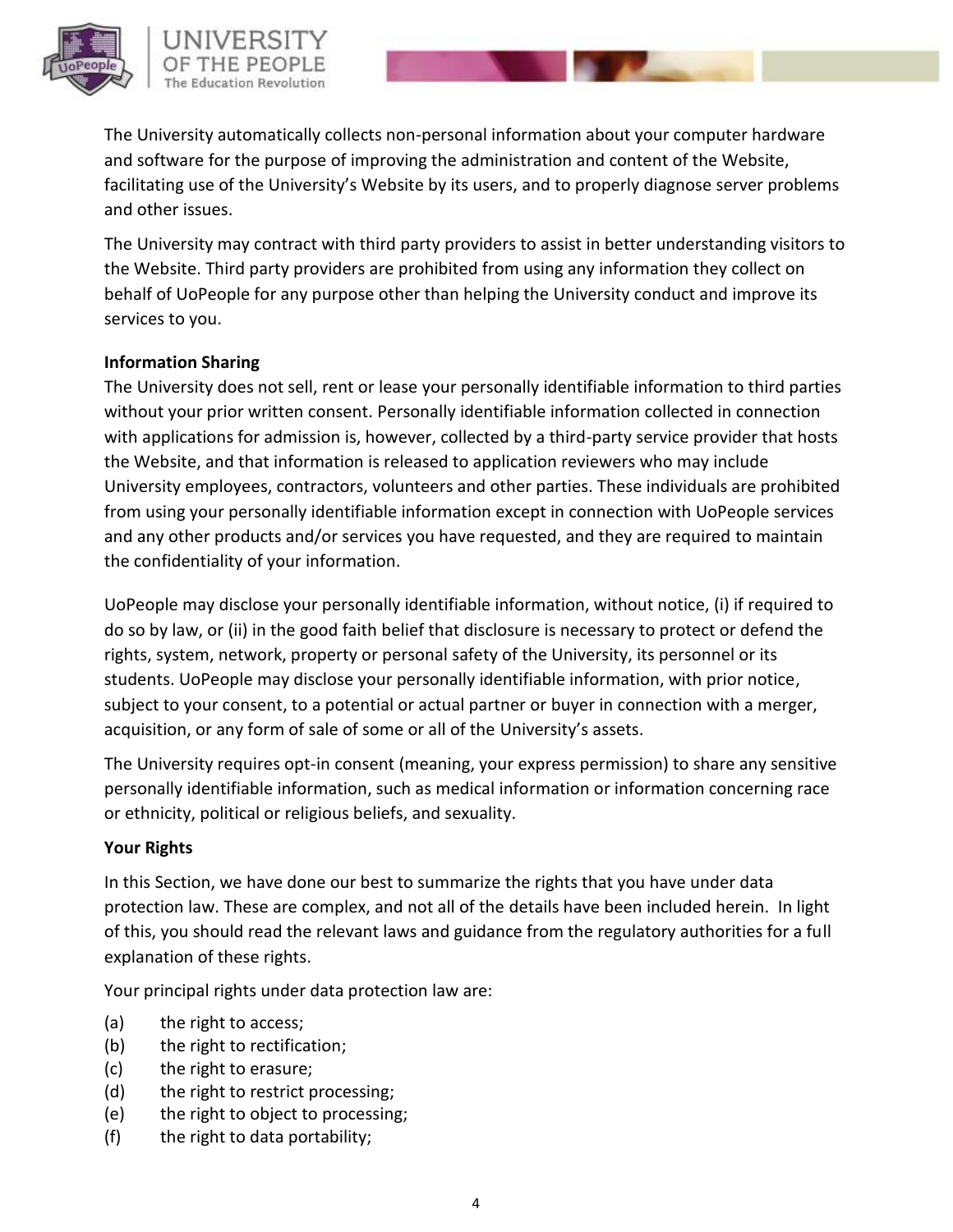

- (g) the right to complain to a supervisory authority; and
- (h) the right to withdraw consent.

You have the right to confirmation as to whether or not we process your personal data and, where we do, access to the personal data, together with certain additional information. That additional information includes details of the purposes of the processing, the categories of personal data concerned and the recipients of the personal data. Providing the rights and freedoms of others are not affected, we will supply to you a copy of your personal data. The first copy will be provided free of charge, but additional copies may be subject to a reasonable fee. You can access your personal data by visiting the [UoPeople Self-Service Portal](https://your.uopeople.edu/) when logged into the website.

You have the right to have any inaccurate personal data about you rectified and, taking into account the purposes of the processing, to have any incomplete personal data about you completed. UoPeople will also correct, amend or delete any personal information that is inaccurate and notify any third-party recipients of the necessary changes. UoPeople may decline to process requests that are unreasonably repetitive or systematic, require disproportionate technical effort, jeopardize the privacy of others, are extremely impractical, or for which access is not otherwise required by local law or GDPR.

In some circumstances you have the right to the erasure of your personal data [by providing adequate evidence attesting to your identity] without undue delay. Those circumstances include: the personal data is no longer necessary in relation to the purposes for which they were collected or otherwise processed; you withdraw consent to consent-based processing; the processing is for direct marketing purposes; and the personal data have been unlawfully processed. There are certain general exclusions of the right to erasure. Those general exclusions include where processing is necessary: [for exercising the right of freedom of expression and information; for compliance with a legal obligation; or for the establishment, exercise or defense of legal claims].

In some circumstances you have the right to restrict the processing of your personal data. Those circumstances are: you contest the accuracy of the personal data; processing is unlawful but you oppose erasure; we no longer need the personal data for the purposes of our processing, but you require personal data for the establishment, exercise or defense of legal claims; and you have objected to processing, pending the verification of that objection. Where processing has been restricted on this basis, we may continue to store your personal data. However, we will only otherwise process it: with your consent; for the establishment, exercise or defense of legal claims; for the protection of the rights of another natural or legal person; or for reasons of important public interest.

You have the right to object to our processing of your personal data on grounds relating to your particular situation, but only to the extent that the legal basis for the processing is that the processing is necessary for: the performance of a task carried out in the public interest or in the exercise of any official authority vested in us; or the purposes of the legitimate interests pursued by us or by a third party. If you make such an objection, we will cease to process the personal information unless we can demonstrate compelling legitimate grounds for the processing which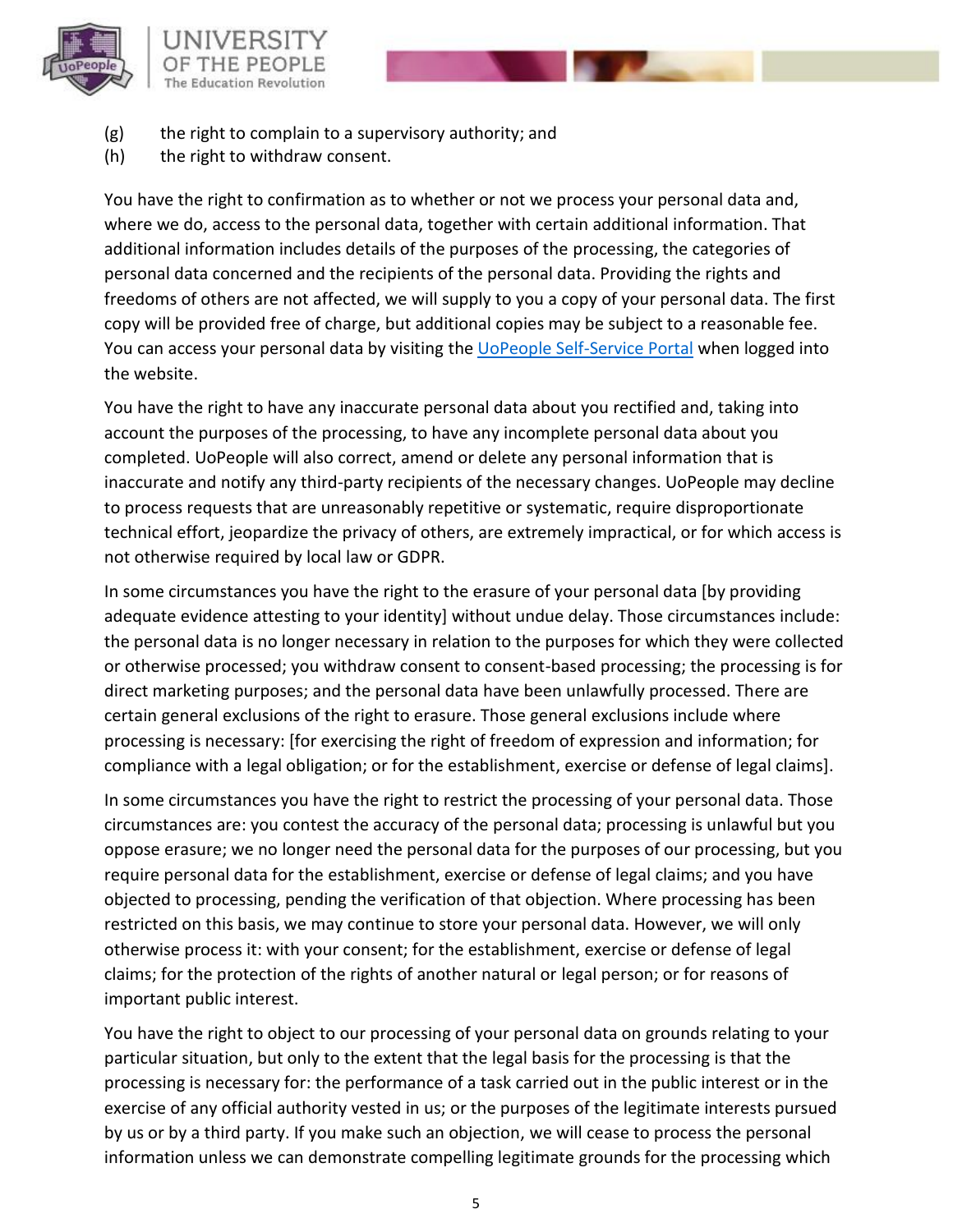

override your interests, rights and freedoms, or the processing is for the establishment, exercise or defense of legal claims.

To the extent that the legal basis for our processing of your personal data is consent, and such processing is carried out by automated means, you have the right to receive your personal data from us in a structured, commonly used and machine-readable format. However, this right does not apply where it would adversely affect the rights and freedoms of others.

If you consider that our processing of your personal information infringes data protection laws, you have a legal right to file complaint with a supervisory authority responsible for data protection. You may do so in the EU member state of your habitual residence, your place of work or the place of the alleged infringement.

To the extent that the legal basis for our processing of your personal information is consent, you have the right to withdraw that consent at any time. Withdrawal will not affect the lawfulness of processing before the withdrawal.

You may exercise any of your rights in relation to your personal data by written notice to us in addition to the other methods specified in this Section 5.

# **Opt-in**

When you provide us with PII for a secondary reason, like marketing or other secondary reasons which we will convey to you from time to time if applicable, we will ask for your consent. After you opt-in, you may withdraw your consent anytime, by contacting us at [support@UoPeople.edu](mailto:support@UoPeople.edu) or [admissions@UoPeople.edu.](mailto:admissions@UoPeople.edu) Or, please go to [this site](https://form.jotform.me/81422860158456) to withdraw your consent to processing.

#### **Security of your Personal Information**

The University maintains reasonable measures to protect your personally identifiable information from unauthorized access, use or disclosure. The University stores the personally identifiable information you provide on computer servers in a controlled environment that has implemented protections against unauthorized access, use or disclosure. UoPeople has implemented procedures to safeguard the integrity of its information technology assets, including, but not limited to, authentication, monitoring, auditing, and encryption. These security procedures have been integrated into the design, implementation, and day-to-day operations of the Website as part of University's continuing commitment to the security of electronic content as well as the electronic transmission of information.

For website security purposes and to maintain the availability of the Website for all users, the University employs software to monitor traffic and identify unauthorized attempts to upload or change information or otherwise damage the Website. When personally identifiable information (such as a credit card number) is transmitted to other websites, it is protected through the use of encryption, such as the Secure Socket Layer (SSL) protocol.

The University, however, cannot guarantee that unauthorized third parties will never be able to defeat the measures described in this section or use your personally identifiable information for improper purposes. Nothing in this Privacy Policy or in the University's [Terms of Use s](http://uopeople.edu/groups/terms_of_use)hall be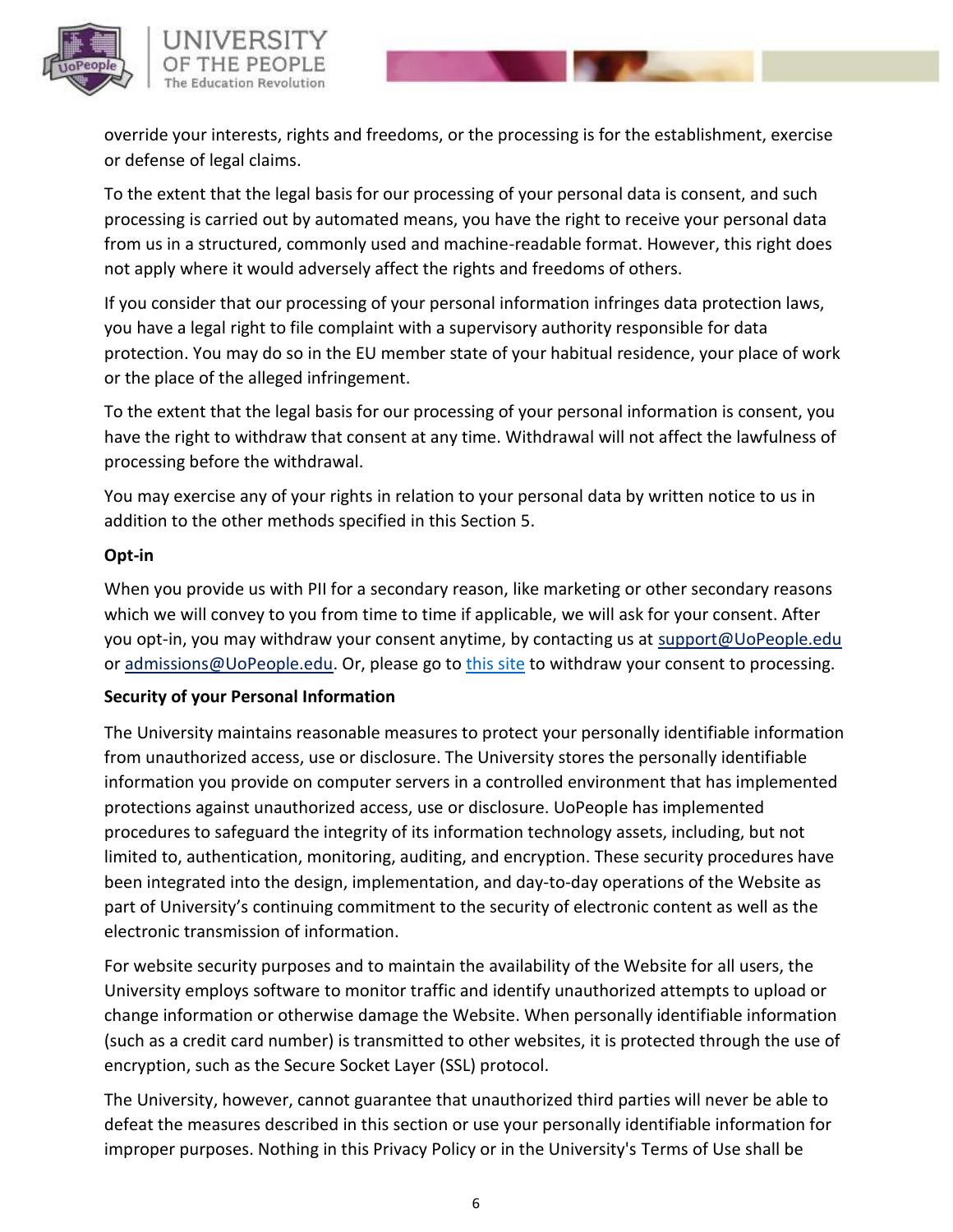

deemed a guarantee, contract, or warranty of any kind, whether express or implied, regarding the security of your personally identifiable information.

### **Educational Records**

The Family Educational Rights and Privacy Act (FERPA) of 1974 was designed to protect the privacy of educational records, establish the rights of students to inspect and review their educational records, and provide guidelines for the correction of inaccurate or misleading information through informal and formal hearings. While FERPA does not apply to the University, since it is not a federally-funded institution, the University nonetheless strives to meet FERPA's provisions to the extent reasonably feasible.

The University will not disclose a student's educational record without obtaining the student's prior written consent, except that a student's educational record may be disclosed (i) to other school officials, including teachers with a legitimate educational interest and contractors, consultants, volunteers, or other parties to whom UoPeople has outsourced educational or institutional services or functions; (ii) to parents of a dependent student, as defined in section 152 of the Internal Revenue Code of 1986; (iii) to accrediting organizations; (iv) in compliance with a judicial order or lawfully issued subpoena; or (v) for any other reason permitted under 34 CFR § 99.31.

The University depends on the accuracy of the records submitted by its students. False information on an application, or any other act to intentionally mislead or misinform instructional personnel or administrators, is grounds for disciplinary action, including dismissal from the University. Students seeking access or amendment of their educational records should contact the Office of Student Services at [Student.Services@uopeople.edu.](mailto:Student.Services@uopeople.edu)

#### **Children's Online Privacy Protection Act**

Although neither this website nor any of the University's services are intended for children under 13 years of age, the University complies with the Children's Online Privacy Protection Act of 1998 ("COPPA") and does not knowingly collect any personal information online from children under the age of 13.

# **Use of Cookies**

The UoPeople Website may use "cookies", subject to your consent if you are a resident of the European Union or are subject to GDPR, to help you personalize your online experience. A cookie is a small data file that is placed on your hard disk by a web page server. The purpose of a cookie is to tell the web server that you have returned to a specific page. For example, if you personalize Website pages, or apply for admission to UoPeople, a cookie helps the University recall your specific information on subsequent visits. This simplifies the process of recording your personal information, such as your name and mailing address. When you return to the Website, the information you previously provided can be retrieved, so you can more easily use the UoPeople features.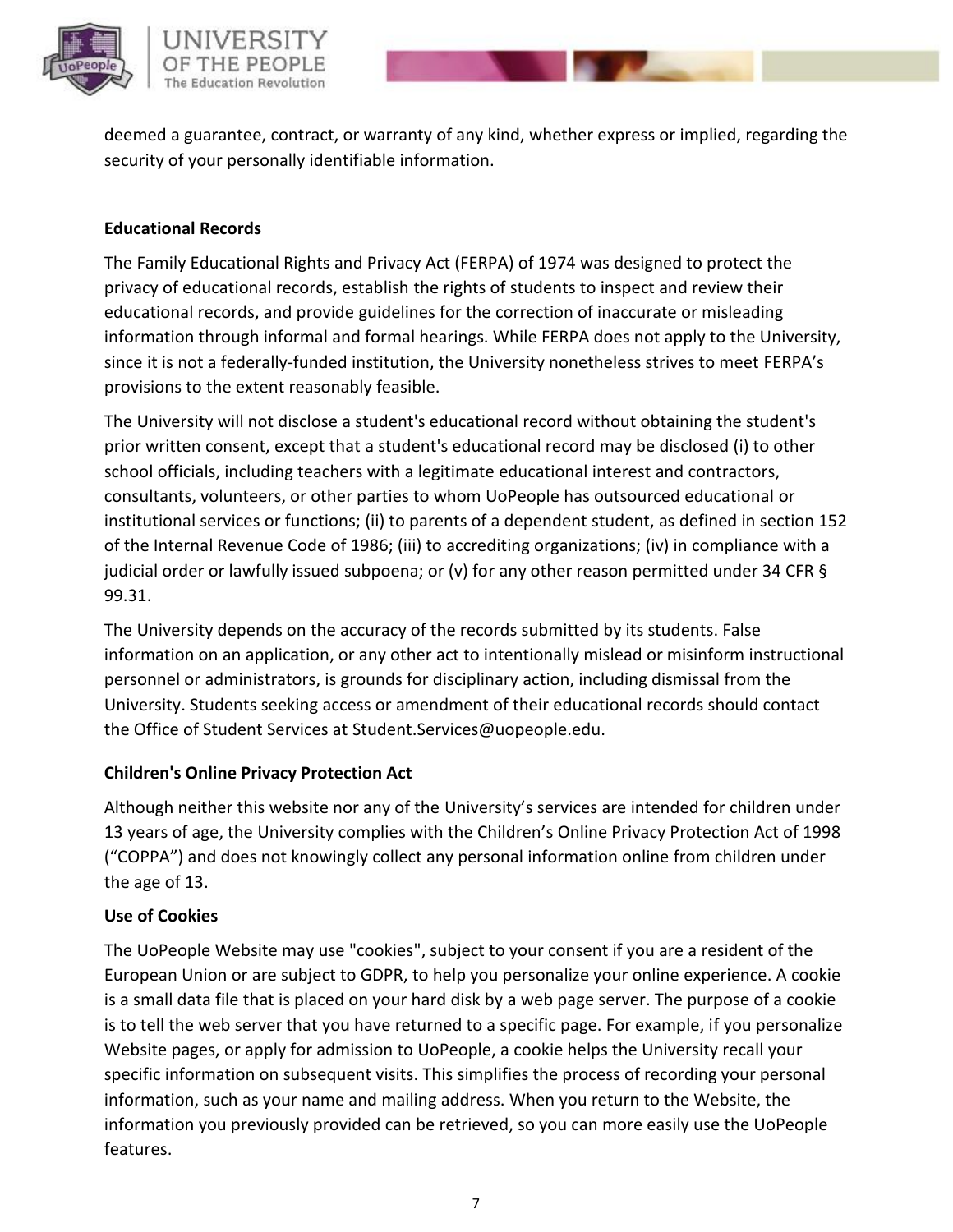

Cookies cannot be used to run programs or deliver viruses to your computer. Cookies are uniquely assigned to you, and can only be read by a web server in the domain that issued the cookie to you.

By using the Website, its related websites and other services, you hereby agree to the use of cookies as described herein. Note that most web browsers automatically accept cookies, but you can usually modify your browser settings to decline cookies if you prefer. If you choose to decline cookies, you may not be able to fully experience the interactive features of the Website.

#### **Google Analytics**

The University uses Google Analytics to collect information about use of the Website. The University uses the data it receives from Google Analytics to improve the Website, and does not combine the IP address collected by Google Analytics with your name or other identifying information that you may enter on the Website. UoPeople cannot control Google's use of the information it gathers; however, Google's right to use and share information collected by Google Analytics about your visits to the UoPeople Website is restricted by the Google Analytics [Terms of](http://www.google.com/analytics/tos.html)  [Use a](http://www.google.com/analytics/tos.html)nd the Google [Privacy Policy. Y](http://www.google.com/policies/privacy/)ou can prevent Google Analytics from recognizing you on return visits to this site by deleting its cookie or disabling cookies on your browser.

# **Your California Privacy Rights and Do Not Track Notices**

California Civil Code Section 1798.83 permits customers of a company who are California residents to request certain information regarding its disclosure of personally identifiable information to third parties for their direct marketing purposes. To make such a request, please send an email to [info@uopeople.edu. P](mailto:info@uopeople.edu)lease note that the University is only required to respond to one request per customer each year.

Note that the University does not respond to "Do Not Track" signals.

# **The Microsoft CRM**

The University's Customer Relationship Management (CRM) system is hosted by Microsoft. There is a seamless transition from the University's main website to the CRM. You enter the CRM every time you work on your application to the University or otherwise log in to the Student Portal. The CRM processes and maintains all UoPeople applications, student records such as course registration history and grades, and data related to payment history such as invoices and tracking numbers. Note that the CRM does not store any of your personal bank account or PayPal information.

Microsoft is not allowed to use your personally identifiable information other than for the provision of services to the University or as otherwise permitted by law. For more information about the Microsoft Dynamics CRM, you can review the security and privacy pages at the [Microsoft Dynamics CRM Trust Center a](http://www.microsoft.com/en-us/dynamics/crm-trust-center.aspx)nd the [Microsoft Privacy & Cookies p](http://www.microsoft.com/privacystatement/en-us/CRM/CRMProducts.aspx)age.

#### **The Moodle Learning Platform**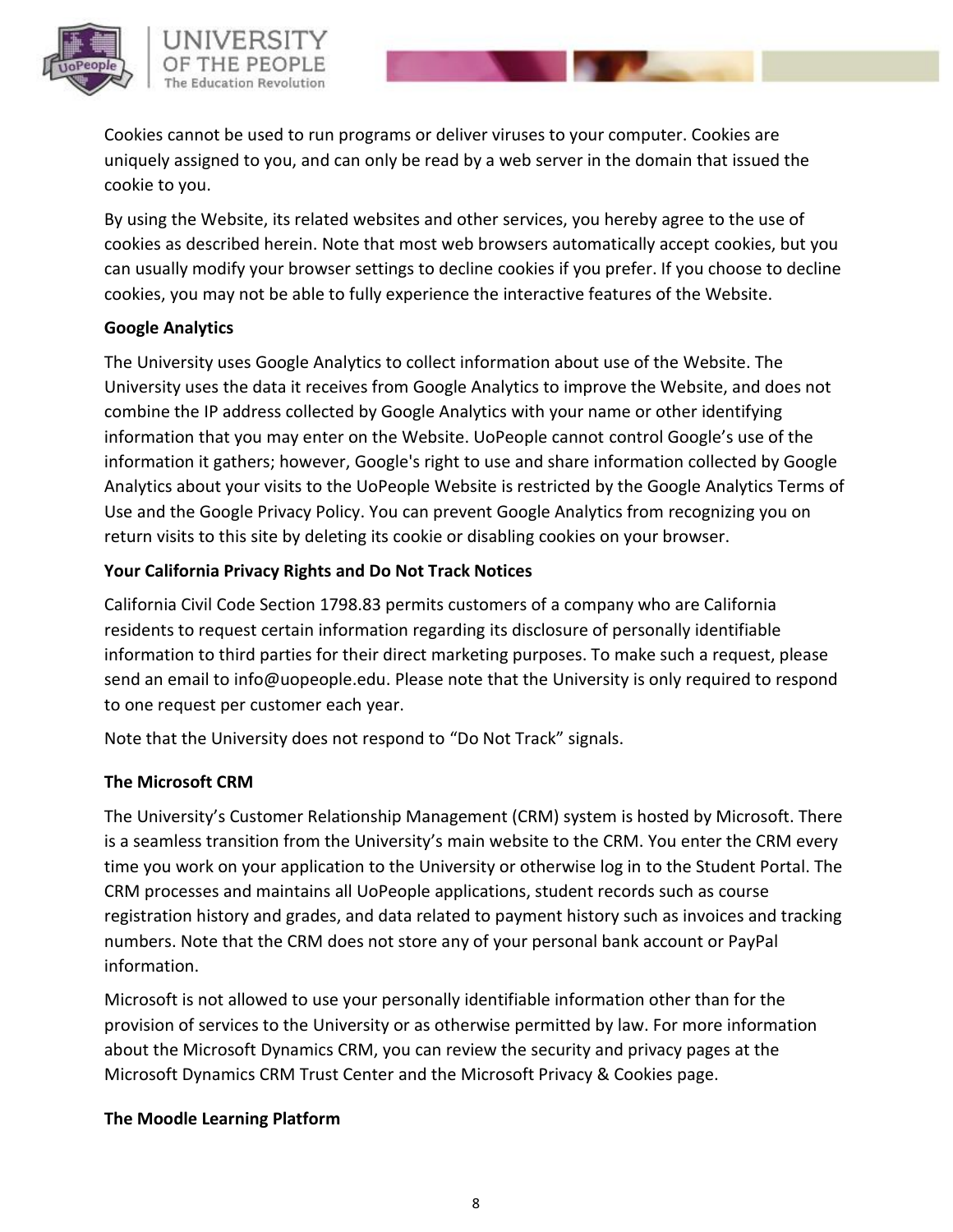All of the University's courses, classroom discussions, assignments, testing, the academic advising messages system, and student and faculty forums are conducted through Moodle, an opensource learning platform.

There is a seamless transition from UoPeople's main website to the University's Moodle platform.

No one outside the UoPeople community is permitted to access the UoPeople Moodle platform. However, the UoPeople Moodle site administrators have access to nearly everything in the system and certain private information is also accessible by other UoPeople students, faculty and staff:

- 1. UoPeople profile page. Every UoPeople student has a profile page in Moodle, which contains their first and last name, email address (optional), profile picture (optional) and description (optional). This information is visible to classmates for each course in which a student is enrolled, and to all students, faculty and staff through the Academic Advising Virtual Office. UoPeople profile pages are NOT available to the general public.
- 2. UoPeople discussion forums. Since UoPeople is based on the peer-learning model, the University makes great use of discussion forums in its courses. Anything posted in a discussion forum is visible to the instructor and to all students enrolled in that course. For large classes that are divided into groups, only members of your group can see your posts. Your posts will include your full name and profile picture if you have chosen to upload it to the system.
- 3. UoPeople peer-assessed assignments. All assignments assessed by other students in a particular course are submitted anonymously. Unless you put your name on your peerassessed assignment, which is not a requirement, only instructors and administrators will be able to see who has evaluated your assignment.
- 4. Private messaging system. Only the sender and receiver can view the content of messages sent through the Moodle privacy messaging system.

If you withdraw from the University, your account will be disabled and will no longer visible to students and instructors. Old and inactive accounts are usually deleted after four years of nonuse.

Note that if you choose to create a public profile on the moodle.org or moodle.net sites, which are outside the UoPeople Moodle platform, your information may become public and the [Moodle](https://moodle.org/mod/page/view.php?id=8148)  [Privacy Policy s](https://moodle.org/mod/page/view.php?id=8148)hall apply.

# **The UoPeople Yammer Enterprise Network**

UoPeople's Yammer Enterprise Network provides a collaborative environment for UoPeople students, faculty, alumni, staff and volunteers from throughout the globe ("UoPeople

Community") to connect and share meaningful information. Note that there is a seamless transition from UoPeople's main website to the University's Yammer Network.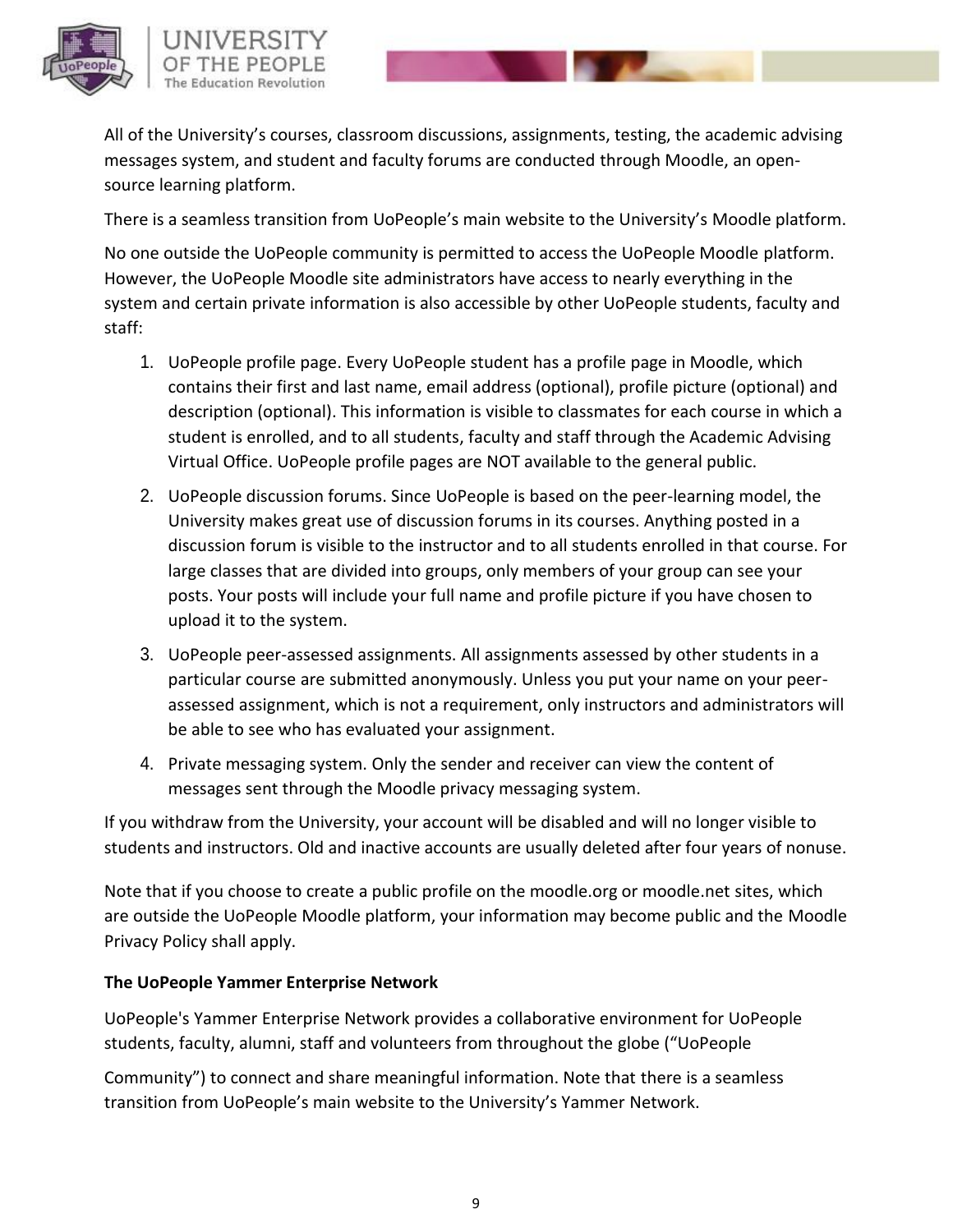

# UNIVERSITY The Education Revolution

By enrolling in UoPeople's Yammer Network, you understand and agree that your personal profile and any content you post will be visible to other members of the UoPeople Community and to anyone outside the community who manages to log in to the UoPeople Yammer Network.

Confidential student information and other sensitive or private content should not be posted on the Yammer Network.

Although UoPeople administrators monitor all posts and comments to the UoPeople Yammer Network, you are ultimately responsible for the content you post and UoPeople has a right and obligation to report any user who posts illegal content and threats of violence to the authorities.

Prior to enrollment in the UoPeople Yammer Enterprise Network, users should review Microsoft's [Yammer Privacy Statement](https://about.yammer.com/privacy/) and UoPeople's Yammer Terms of Use.

#### **Third Party Websites, Cookies and Privacy Policies**

Certain pages of the Website may contain links to websites that are not controlled by the University. Third-party cookies may be set by websites such as Facebook, Twitter, YouTube, Google Plus and other social media outlets or websites for which UoPeople may implement plugins. UoPeople may permit other companies to place cookies and use cookies according to the university policies and in accordance with this Privacy Policy.

# **Third-party Providers**

In general, the third-party providers used by us will only collect, use and disclose your information to the extent necessary to allow them to perform the services they provide to us. However, certain third-party service providers, such as payment gateways and other payment transaction processors, have their own privacy policies in respect to the information we are required to provide to them for your purchase-related transactions.

For these providers, we recommend that you read their privacy policies so you can understand the manner in which your personal information will be handled by these providers. In particular, remember that certain providers may be located in or have facilities that are located a different jurisdiction than either you or us. So, if you elect to proceed with a transaction that involves the services of a third-party service provider, then your information may become subject to the laws of the jurisdiction(s) in which that service provider or its facilities are located. For example, if you are located in Canada and your transaction is processed by a payment gateway located in the United States, then your PII used in completing that transaction may be subject to disclosure under United States legislation, including the Patriot Act.

Once you leave our Website or are redirected to a third-party website or application, you are no longer governed by this Privacy Policy or our Website's Terms of Service.

# **Third-party Links**

Occasionally, at our discretion, we may include or offer third-party products or Services on our Website. These third-party sites have separate and independent privacy policies. We therefore have no responsibility or liability for the content and activities of these linked sites. Nonetheless, we seek to protect the integrity of our site and welcome any feedback about these sites.